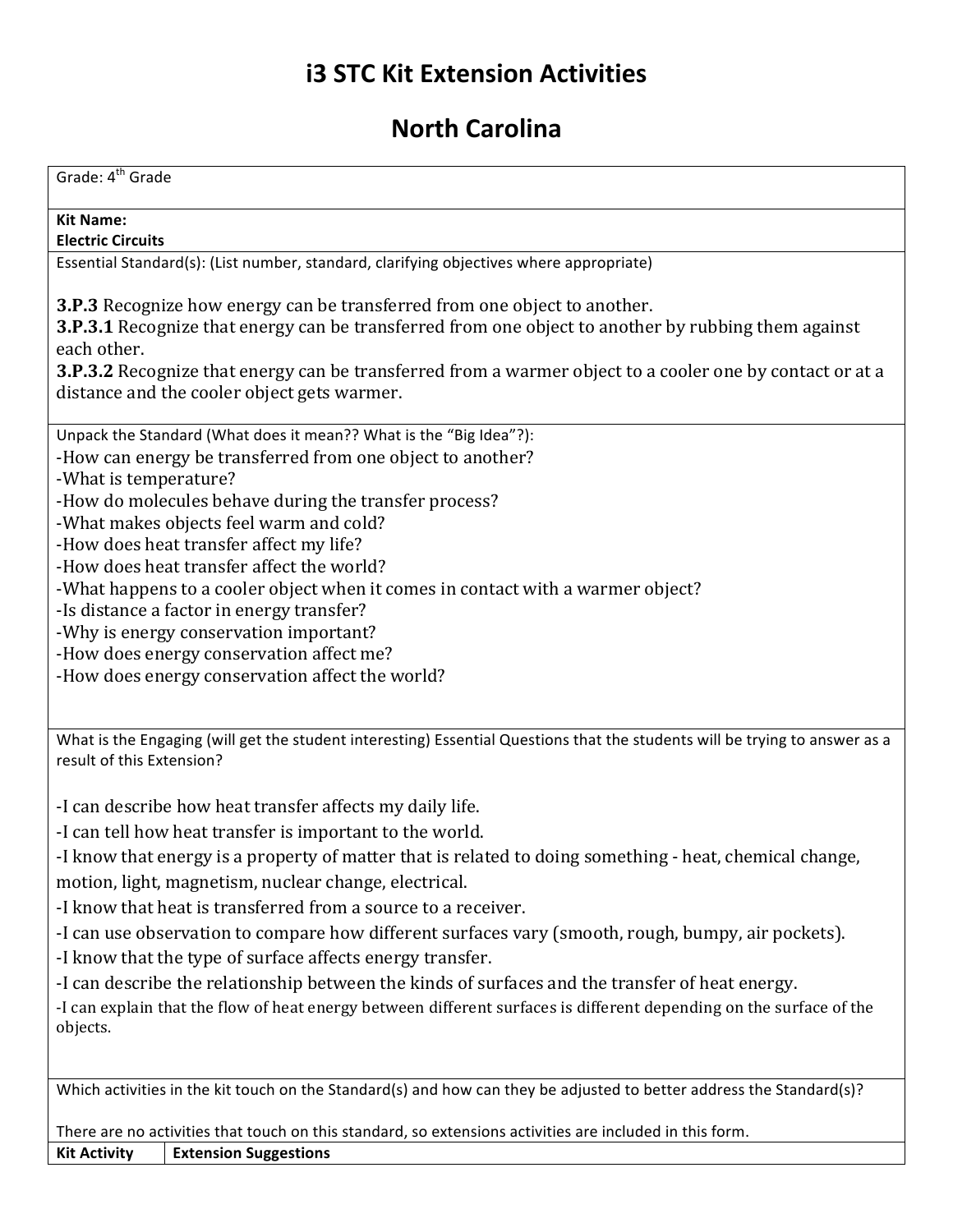#### **Activities**:

#### **Balloon Activity:**

Conduct the balloon activity:

Students will work with partners to observe what happens when a balloon is rubbed on a shirt and then in hair. Give students a balloon. Have the students rub the balloon against their shirts and their hair to generate static electricity.

Partners will observe what happens to the hair as the balloon is slowly pulled away. Record observation in a chart.

#### **Recess extension**:

Students can observe this on the playground as well.

Encourage three or four students to go down the playground slide while other students stand under the slide. Students should be able to observe hair standing up on the students standing under the slide.

#### **Static electricity**:

Getting to Know Electricity (Author Unknown; found in Media Center) (Lexile 650). Have students reflect on the activity and the reading in their science journals. Create a circle map for static electricity

Vocabulary: static electricity, atom, transfer

#### **Explore Temperature of Objects**

(Activity can be found on the JCS Live-binder: Science Specific, Gray tab 3.P.3 Energy Transfer)

Students will organize a group of items from coldest to hottest first by touch and them by temperature.

First, have the students organize the objects from coldest to hottest by touch. Have students compare their arrangements and discuss similarities and differences. Have students use a thermometer to find actual temperature of the objects. Compare how the actual measurements compare with the arrangement created by touching. Record data in a chart in science journal.

#### **Weather Reading**:

Print the article from the link below for students to read independently or with a partner. Once students have had a chance to read independently, discuss key words in the article. Some words are highlighted. Key words to discuss would be mercury and molecules. http://scienceforkids.kidipede.com/physics/weather/temperature.htm

After reading the article have students: Write a cause and effect relationship that occurs in the article. Write a reflection in your science journal -Why is knowing the temperature of things important? List three situations in your life when temperature is crucial. Vocabulary: temperature, thermometer, molecules, mercury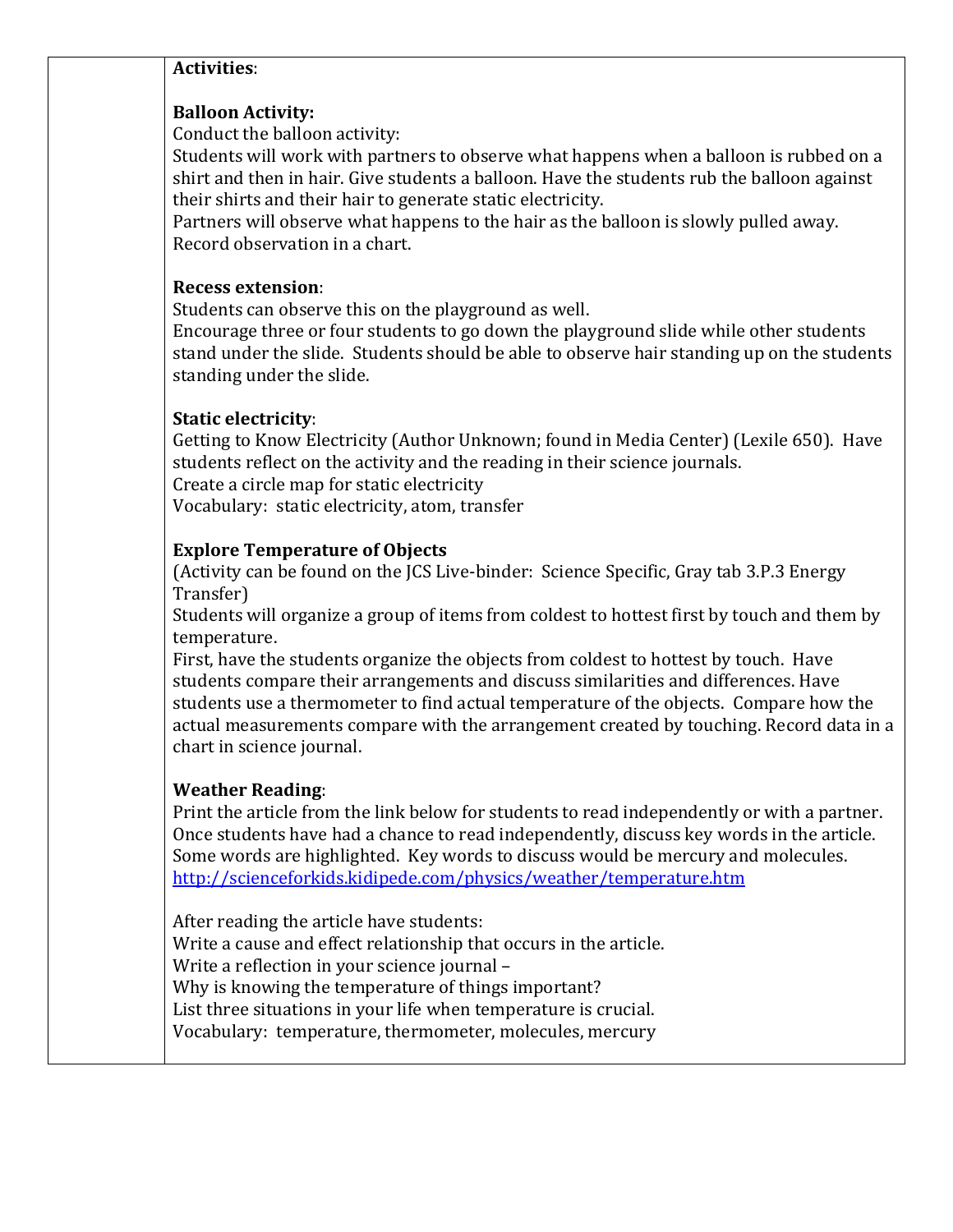Additional Suggestions (Literature connections; online resources):

#### **Literary Text Considerations**

-Thunder Cake by Patricia Pollaco

-Trapped by the Ice by Michael McCurdy, Lexile: 790

-Non-fiction text - Energy and Transfer of Energy

-Energy by Matt Mulins, Lexile: 770

-Energy by Way Steve and Gerry Bailey, Lexile: 850

-Energy by Nigel Saunders and Steven Chapman, Lexile: 910

### **Resources (include digital resources)**

**Click here for Additional Resources for Energy** 

-The Magic School Bus Getting Energized - Using New Energy Sources by Joanna Cole and Bruce Degen Lexile: 600

-Energy by Matt Mulins; Lexile: 770

-Energy by Way Steve and Gerry Bailey; Lexile: 850

-Energy by Nigel Saunders and Steven Chapman; Lexile: 910

-Atoms and molecules [electronic resource] by Molly Alioan

-Getting to Know Electricity author unknown; Lexile: 650

**-http://www.kids.esdb.bg/science.html** - (biographies about inventors who have researched heat and energy transfer)

-http://www.youtube.com/watch?v=7Y3mfAGVn1c&safe=active - (you will have to download the youtube video into keepvid.com and download on to your stick to show to students)

 http://app.discoveryeducation.com/search?Ntt=energy#selItemsPerPage=20&intCurrentPage=1&No=2 0&N=0&Ne=&Ntt=energy&Ns=&Nr=&browseFilter=&indexVersion=&Ntk=

-Understanding Heat Transfer, **Conduction**, **Convection** and **Radiation**

 http://app.discoveryeducation.com/search?Ntt=energy#selItemsPerPage=20&intCurrentPage=0&No=0 &N=0&Ne=&Ntt=energy&Ns=&Nr=&browseFilter=&indexVersion=&Ntk=

-http://www.sciencekids.co.nz/gamesactivities/keepingwarm.html

-http://www.education.com/science-fair/article/physics\_sliders/

-http://sciencenetlinks.com/lessons/when-things-start-heating-up/

-http://www.powersleuth.org/docs/EHM%20Lesson%205%20FT.pdf

-http://www1.eere.energy.gov/kids/renergy.html (energy conservation resource for extension)

-http://www.affordablelamps.com/guide-to-learning-about-solar-power.html (energy conservaton resource)

-http://tiki.oneworld.net/energy/energy.html (energy resource)

-http://www.timeforkids.com/news/young-voices/36206

- -http://www.timeforkids.com/news/earth-day/10951
- -http://www.timeforkids.com/news/life-saving-inventions/39251
- -http://www.energystar.gov/index.cfm?c=kids.kids\_index

-http://www.ehow.com/list\_7258523\_energy-conservation-tips-kids.html

-http://www.livestrong.com/article/125158-energy-conservation-tips-children/

-http://www.save-money-with-alternative-energy.com/energy-conservation-for-kids.html

-http://wn.com/energy\_conservation\_for\_kids (videos)

-http://www1.eere.energy.gov/kids/

-http://www.sciencenewsforkids.org/2004/10/cold-house-hot-house-green-house-2/